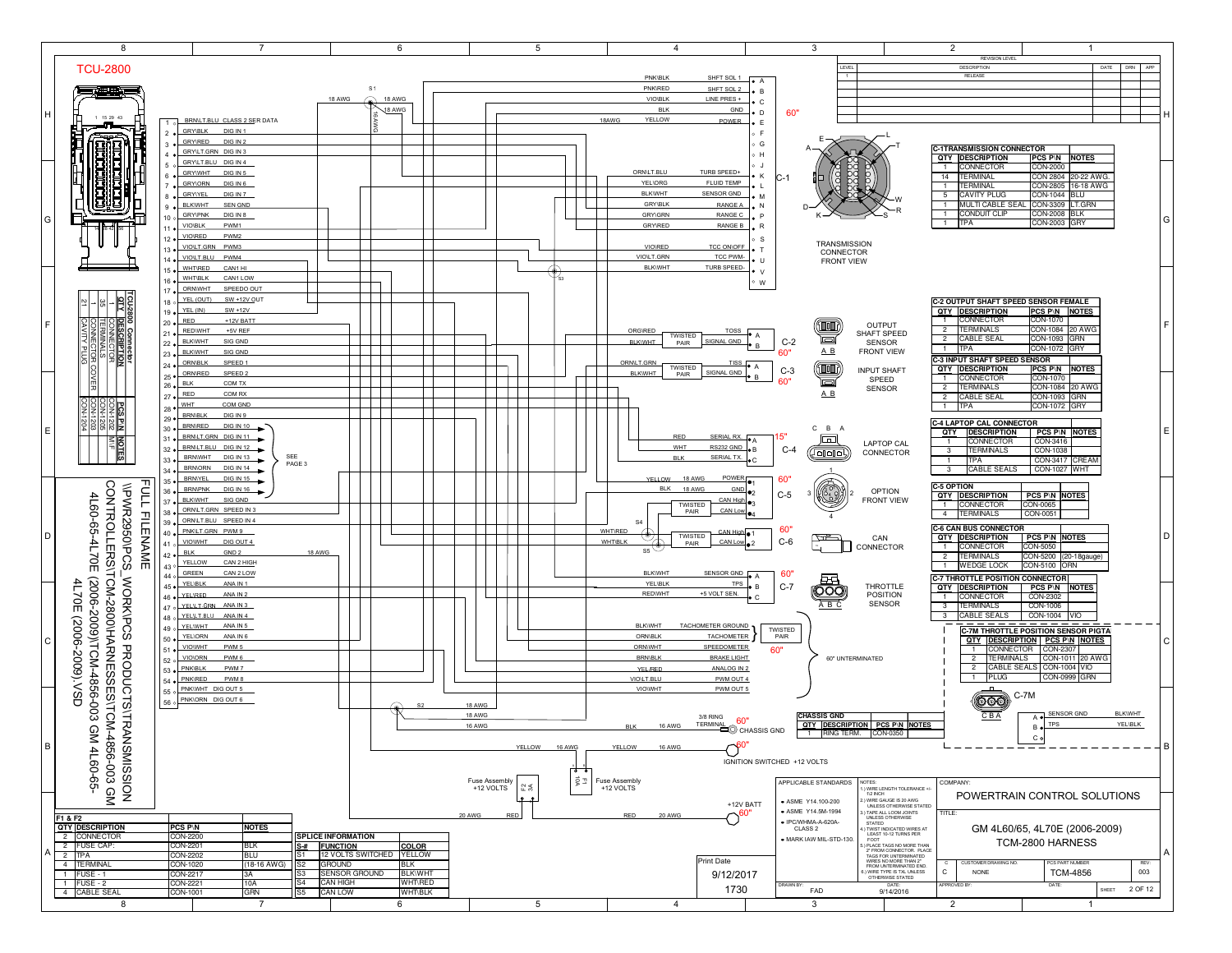| 8                                                            | $\overline{7}$                                                                                     | 6                                                                     | 5              | $\overline{4}$ | $\mathbf{3}$                                                        |                                                                                                                                                                                                                                         | $\overline{2}$                       | $\mathbf{1}$                  |         |
|--------------------------------------------------------------|----------------------------------------------------------------------------------------------------|-----------------------------------------------------------------------|----------------|----------------|---------------------------------------------------------------------|-----------------------------------------------------------------------------------------------------------------------------------------------------------------------------------------------------------------------------------------|--------------------------------------|-------------------------------|---------|
|                                                              |                                                                                                    |                                                                       |                |                | LEVEL                                                               |                                                                                                                                                                                                                                         | <b>REVISION LEVEL</b><br>DESCRIPTION | DATE                          | DRN APP |
|                                                              |                                                                                                    |                                                                       |                |                | $\overline{1}$                                                      |                                                                                                                                                                                                                                         | RELEASE                              |                               |         |
|                                                              |                                                                                                    |                                                                       |                |                |                                                                     |                                                                                                                                                                                                                                         |                                      |                               |         |
|                                                              |                                                                                                    |                                                                       |                |                |                                                                     |                                                                                                                                                                                                                                         |                                      |                               |         |
| Iн.                                                          |                                                                                                    |                                                                       |                |                |                                                                     |                                                                                                                                                                                                                                         |                                      |                               |         |
|                                                              |                                                                                                    |                                                                       |                |                |                                                                     |                                                                                                                                                                                                                                         |                                      |                               |         |
|                                                              |                                                                                                    |                                                                       |                |                |                                                                     |                                                                                                                                                                                                                                         |                                      |                               |         |
|                                                              |                                                                                                    |                                                                       |                |                |                                                                     |                                                                                                                                                                                                                                         |                                      |                               |         |
|                                                              | BRN/LT.BLU CLASS 2 SER DATA                                                                        |                                                                       |                |                |                                                                     |                                                                                                                                                                                                                                         |                                      |                               |         |
|                                                              | 10<br><b>GRY\BLK</b><br>DIG IN 1                                                                   |                                                                       |                |                |                                                                     |                                                                                                                                                                                                                                         |                                      |                               |         |
|                                                              | $2 \bullet$<br><b>GRYVRED</b><br>DIG IN 2<br>$3 \bullet$                                           |                                                                       |                |                |                                                                     |                                                                                                                                                                                                                                         |                                      |                               |         |
| <b>TCU-2800</b>                                              | GRY/LT.GRN DIG IN 3<br>4.9                                                                         |                                                                       |                |                |                                                                     |                                                                                                                                                                                                                                         |                                      |                               |         |
| G<br>三生中的三                                                   | GRY/LT.BLU DIG IN 4<br>$5 \bullet$                                                                 |                                                                       |                |                |                                                                     |                                                                                                                                                                                                                                         |                                      |                               | l G     |
|                                                              | GRYWHT DIG IN 5<br>$6 \bullet$<br>GRY\ORN DIG IN 6<br>$7 \bullet$                                  |                                                                       |                |                |                                                                     |                                                                                                                                                                                                                                         |                                      |                               |         |
| 1 15 29 43                                                   | <b>GRYIYEL</b><br>DIG IN 7<br>$8 \bullet$                                                          |                                                                       |                |                |                                                                     |                                                                                                                                                                                                                                         |                                      |                               |         |
| ▃▜▃                                                          | <b>BLK</b><br>GND<br>$9 \bullet$                                                                   |                                                                       |                |                |                                                                     |                                                                                                                                                                                                                                         |                                      |                               |         |
|                                                              | $10 \circ \frac{GRY1PN}{PRK}$ DIG IN 8                                                             |                                                                       |                |                |                                                                     |                                                                                                                                                                                                                                         |                                      |                               |         |
|                                                              | PWM1<br><b>VIO\BLK</b><br>$11 \bullet$<br>VIO\RED<br>PWM2                                          |                                                                       |                |                |                                                                     |                                                                                                                                                                                                                                         |                                      |                               |         |
|                                                              | $12 \bullet$<br>VIOLT.GRN PWM3<br>$13 \bullet$                                                     |                                                                       |                |                |                                                                     |                                                                                                                                                                                                                                         |                                      |                               |         |
|                                                              | VIOLT.BLU PWM4<br>$14 \bullet$                                                                     |                                                                       |                |                |                                                                     |                                                                                                                                                                                                                                         |                                      |                               |         |
| l F.                                                         | WHT\RED<br>CAN1 HI<br>$15 \bullet$                                                                 |                                                                       | SEE PAGE 2 FOR |                |                                                                     |                                                                                                                                                                                                                                         |                                      |                               |         |
|                                                              | <b>WHT\BLK</b><br>CAN1 LOW<br>$16 \bullet$<br>ORNWHT<br>SPEEDO OUT                                 |                                                                       | CONNECTIONS    |                |                                                                     |                                                                                                                                                                                                                                         |                                      |                               |         |
|                                                              | $17 \bullet$<br>18 o YEL (OUT)<br>SW +12V OUT                                                      |                                                                       |                |                |                                                                     |                                                                                                                                                                                                                                         |                                      |                               |         |
|                                                              | YEL (IN)<br>$SW + 12V$<br>$19 \bullet$                                                             |                                                                       |                |                |                                                                     |                                                                                                                                                                                                                                         |                                      |                               |         |
|                                                              | RED<br>+12V BATT<br>$20 \bullet$                                                                   |                                                                       |                |                |                                                                     |                                                                                                                                                                                                                                         |                                      |                               |         |
|                                                              | <b>REDWHT</b><br>+5V REF<br>$21 \bullet$                                                           |                                                                       |                |                |                                                                     |                                                                                                                                                                                                                                         |                                      |                               |         |
|                                                              | <b>BLKWHT</b><br>SIG GND<br>$22 \bullet$<br><b>BLKWHT</b><br>SIG GND<br>$23 \bullet$               |                                                                       |                |                |                                                                     |                                                                                                                                                                                                                                         |                                      |                               |         |
|                                                              | <b>ORN\BLK</b><br>SPEED 1<br>$24 \bullet$                                                          |                                                                       |                |                |                                                                     |                                                                                                                                                                                                                                         |                                      |                               |         |
| E                                                            | ORNIRED<br>SPEED 2<br>$25 \bullet$                                                                 |                                                                       |                |                |                                                                     |                                                                                                                                                                                                                                         |                                      |                               | l E     |
| $\frac{1}{\frac{101}{101}}$                                  | $26 \bullet$ BLK<br>COM TX                                                                         |                                                                       |                |                |                                                                     |                                                                                                                                                                                                                                         |                                      |                               |         |
|                                                              | $27 \bullet \overline{\phantom{137}}$ RED<br>COM RX<br>$28 \bullet \frac{\text{WHT}}{}$<br>COM GND |                                                                       |                |                |                                                                     |                                                                                                                                                                                                                                         |                                      |                               |         |
| <b>RESCRIPT</b>                                              | 29 o BRNBLK<br>DIG IN 9                                                                            |                                                                       |                |                |                                                                     |                                                                                                                                                                                                                                         |                                      |                               |         |
|                                                              | <b>BRN/RED</b><br>DIG IN 10<br>30 <sub>o</sub>                                                     |                                                                       |                |                | <b>BRN\RED</b><br>MANUAL MODE                                       | 60"                                                                                                                                                                                                                                     |                                      |                               |         |
| 帽                                                            | BRN/LT.GRN DIG IN 11<br>310                                                                        |                                                                       |                |                | BRN\LT.GRN                                                          | UP SHIFT                                                                                                                                                                                                                                |                                      |                               |         |
| <b>COVER</b>                                                 | BRNLT.BLU DIG IN 12<br>320<br>BRNWHT DIG IN 13                                                     |                                                                       |                |                | BRN/LT.BLU<br>DOWN SHIFT<br><b>BRNWHT</b><br>CALIBRATION AVB ENABLE | UNTERMINATED                                                                                                                                                                                                                            |                                      |                               |         |
|                                                              | 330                                                                                                |                                                                       |                |                |                                                                     |                                                                                                                                                                                                                                         |                                      |                               |         |
|                                                              | <b>BRNORN</b><br><b>DIG IN 14</b>                                                                  |                                                                       |                |                | <b>BRN/ORN</b>                                                      | GROUP                                                                                                                                                                                                                                   |                                      |                               |         |
|                                                              | 34 o<br><b>BRNIYEL</b><br><b>DIG IN 15</b>                                                         |                                                                       |                |                | CANCEL OVD SW<br><b>BRNIYEL</b>                                     | 4 WD LOW                                                                                                                                                                                                                                |                                      |                               | l n     |
| D.<br>$\frac{1}{3}$                                          | 35°<br><b>BRN\PNK</b><br><b>DIG IN 16</b><br>36 o                                                  |                                                                       |                |                | DYNO MODE ENABLE<br><b>BRN\PNK</b>                                  |                                                                                                                                                                                                                                         |                                      |                               |         |
|                                                              | SIG GND<br><b>BLKWHT</b><br>$37 \bullet$                                                           |                                                                       |                |                |                                                                     |                                                                                                                                                                                                                                         |                                      |                               |         |
| 淐<br>$\frac{3888}{29}$                                       | ORN/LT.GRN SPEED IN 3<br>38 <sub>o</sub><br>ORNLT.BLU SPEED IN 4                                   |                                                                       |                |                |                                                                     |                                                                                                                                                                                                                                         |                                      |                               |         |
|                                                              | $39 \bullet$<br>PNK/LT.GRN PWM 9<br>40°                                                            |                                                                       |                |                |                                                                     |                                                                                                                                                                                                                                         |                                      |                               |         |
| $\frac{1}{\sqrt{2}}$                                         | <b>VIOWHT</b><br>DIG OUT 4<br>410                                                                  |                                                                       |                |                |                                                                     |                                                                                                                                                                                                                                         |                                      |                               |         |
|                                                              | <b>BLK</b><br>GND <sub>2</sub><br>$42 \bullet$                                                     |                                                                       |                |                |                                                                     |                                                                                                                                                                                                                                         |                                      |                               |         |
|                                                              | 43 o YELLOW<br>CAN 2 HIGH<br>CAN 2 LOW                                                             |                                                                       |                |                |                                                                     |                                                                                                                                                                                                                                         |                                      |                               |         |
|                                                              | $44 \circ \overline{\overline{\text{GREEN}}}$<br>YEL\BLK<br>ANA IN 1<br>$45 \bullet$               |                                                                       |                |                |                                                                     |                                                                                                                                                                                                                                         |                                      |                               | C       |
| l C                                                          | <b>YELIRED</b><br>ANA IN 2<br>46 .                                                                 |                                                                       | SEE PAGE 2 FOR |                |                                                                     |                                                                                                                                                                                                                                         |                                      |                               |         |
|                                                              | 47 o YELLI GRN ANA IN 3                                                                            |                                                                       | CONNECTIONS    |                |                                                                     |                                                                                                                                                                                                                                         |                                      |                               |         |
|                                                              | $48$ o $\times$ ELLI BLU ANA IN 4<br>ANA IN 5                                                      |                                                                       |                |                |                                                                     |                                                                                                                                                                                                                                         |                                      |                               |         |
|                                                              | 49 o $\sqrt{\frac{YELW}{H}}$ HT<br><b>YEL\ORN</b><br>ANA IN 6<br>$50 \bullet$                      |                                                                       |                |                |                                                                     |                                                                                                                                                                                                                                         |                                      |                               |         |
|                                                              | VIOWHT<br>PWM <sub>5</sub><br>$51 \bullet$                                                         |                                                                       |                |                |                                                                     |                                                                                                                                                                                                                                         |                                      |                               |         |
|                                                              | VIO\ORN<br>PWM 6<br>52 <sub>o</sub>                                                                |                                                                       |                |                |                                                                     |                                                                                                                                                                                                                                         |                                      |                               |         |
|                                                              | PNK\BLK<br>PWM 7<br>53 <sub>o</sub><br><b>PNK\RED</b><br>PWM 8<br>$54 \bullet$                     |                                                                       |                |                |                                                                     |                                                                                                                                                                                                                                         |                                      |                               |         |
|                                                              | 55 o PNKWHT DIG OUT 5                                                                              |                                                                       |                |                |                                                                     |                                                                                                                                                                                                                                         |                                      |                               |         |
| B                                                            | 56 o PNKORN DIG OUT 6                                                                              |                                                                       |                |                |                                                                     |                                                                                                                                                                                                                                         |                                      |                               | B       |
| Print Date                                                   |                                                                                                    |                                                                       |                |                |                                                                     |                                                                                                                                                                                                                                         |                                      |                               |         |
|                                                              |                                                                                                    |                                                                       |                |                | APPLICABLE STANDARDS NOTES:                                         |                                                                                                                                                                                                                                         | COMPANY:                             |                               |         |
| 2/5/2016                                                     |                                                                                                    |                                                                       |                |                |                                                                     | ) WIRE LENGTH TOLERANCE +/-<br>1/2 INCH                                                                                                                                                                                                 |                                      | POWERTRAIN CONTROL SOLUTIONS  |         |
| 1730                                                         |                                                                                                    |                                                                       |                |                | ASME Y14.100-200<br>• ASME Y14.5M-1994                              | :.) WIRE GAUGE IS 20 AWG<br>UNLESS OTHERWISE STATED                                                                                                                                                                                     | TITLE:                               |                               |         |
| F1 & F2                                                      |                                                                                                    |                                                                       |                |                | · IPC/WHMA-A-620A-                                                  | ) TAPE ALL LOOM JOINTS<br>UNLESS OTHERWISE<br>STATED                                                                                                                                                                                    |                                      |                               |         |
| <b>QTY DESCRIPTION</b><br>PCS P\N<br>2 CONNECTOR<br>CON-2200 | <b>NOTES</b>                                                                                       | <b>SPLICE INFORMATION</b>                                             |                |                | CLASS <sub>2</sub>                                                  |                                                                                                                                                                                                                                         |                                      | GM 4L60/65, 4L70E (2006-2009) |         |
| 2 FUSE CAP:<br>CON-2201                                      | BLK<br><u>S-#</u>                                                                                  | <b>FUNCTION</b><br><b>COLOR</b>                                       |                |                | · MARK IAW MIL-STD-130.                                             | STATED<br>I.) TWIST INDICATED WIRES AT<br>LEAST 10-12 TURNS PER<br>FOOT                                                                                                                                                                 |                                      | TCM-2800 HARNESS              | l A     |
| $2$ TPA<br><b>CON-2202</b><br>4 TERMINAL<br>CON-1020         | BLU<br>S1<br>(18-16 AWG)<br>S2                                                                     | 12 VOLTS SWITCHED   YELLOW<br><b>GROUND</b><br><b>BLK</b>             |                | Print Date     |                                                                     |                                                                                                                                                                                                                                         | CUSTOMER DRAWING NO.<br>$\circ$      | PCS PART NUMBER               | REV:    |
| 1 FUSE - 1<br>CON-2217                                       | S3<br>ЗА                                                                                           | SENSOR GROUND<br><b>BLK\WHT</b>                                       |                | 9/12/2017      |                                                                     |                                                                                                                                                                                                                                         | $\mathbf{C}$<br><b>NONE</b>          | <b>TCM-4856</b>               | 003     |
| $1$ FUSE - 2<br>CON-2221<br>4 CABLE SEAL<br>CON-1001         | S4<br>10A<br>S5<br>GRN                                                                             | <b>CAN HIGH</b><br><b>WHT\RED</b><br><b>CAN LOW</b><br><b>WHT/BLK</b> |                | 1730           | DRAWN BY:<br>FAD                                                    | FOOT<br>S) PLACE TAGS NO MORE THAN<br>2" FROM CONNECTOR. PLACE<br>TAGS FOR UNTERMINATED<br>WIRES NO MORE THAN 2"<br>FROM UNTERMINATED END.<br>6.) WIRE TYPE IS TAL UNLESS<br>OTHERWISE STATED<br>OTHERWISE STATED<br>DATE:<br>9/14/2016 | <b>PPROVED BY</b>                    | DATE:<br>SHEET                | 3 OF 12 |